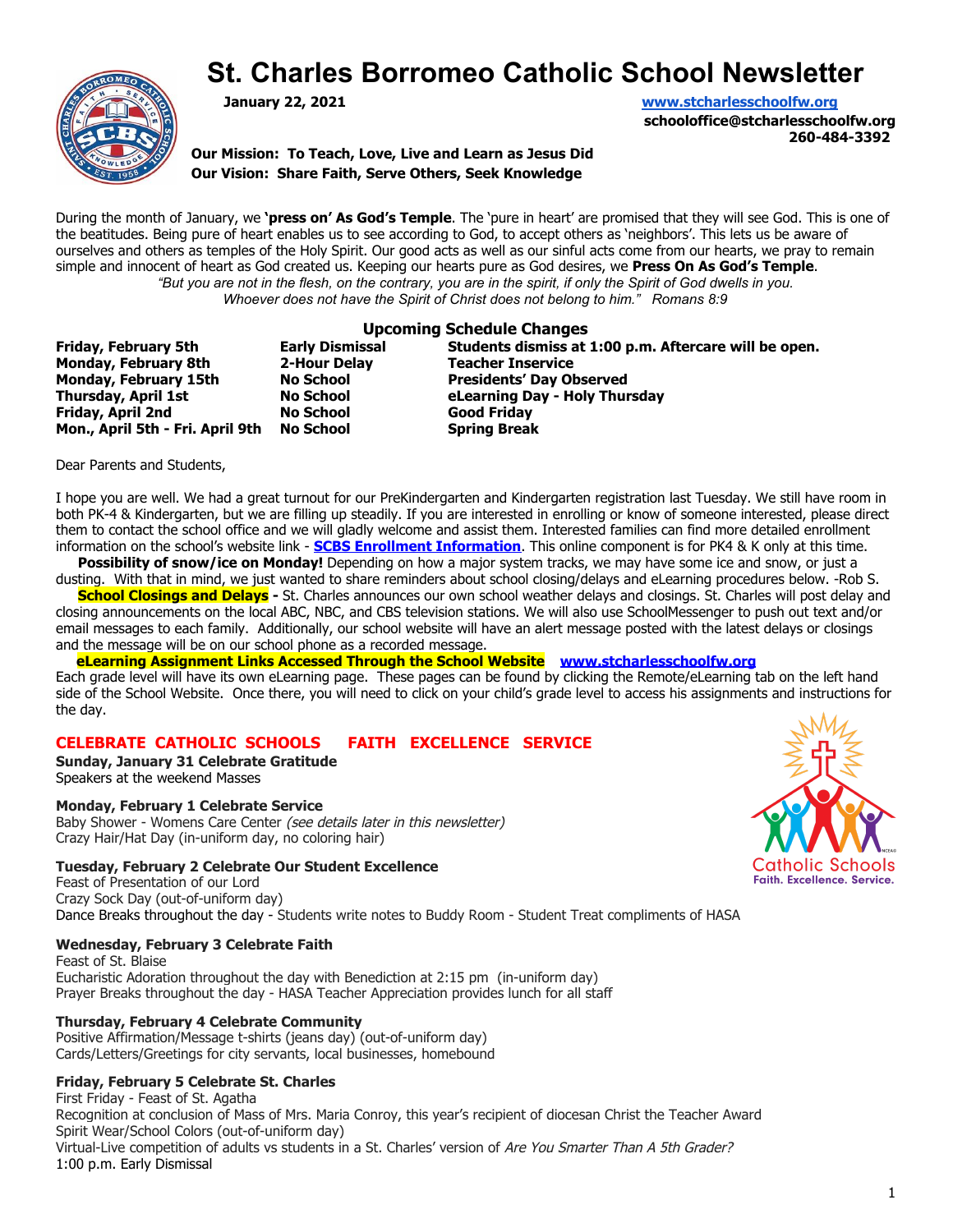**Students of the Week -** Congratulations to: Marco Cavacini, Gabe Horner, Genna Cheever, Kennedy Heinze, Jase Andes, Nem Hau, Carter Bullerman, Sarah Pate, Sebastian Rarey, Lewis Morris, Vivian Miller, Christian Hardy, Monica Eisaman, Edwin Brown, Isabella Straw, Bobby Claycomb, Pieper Parks, Priscilla Miller, Keira Lin, Kree Harkenrider, Ashlynn Paul, Layla Edwards, Sadie Darling, Maya Wellman, Grady Hoersten, Sawyer Heinze, Matthew Bulanda, Levi Filler, Avery Arens, Evie Fink, Eli Hall, Lucy Ryan, Alex Moga

#### **Congratulations** to our students who recently participated in their grade level **Spelling Bees**!



Grade 1: 1st - Haylee Ade, 2nd (tie) - Penelope Miller & Gabriel Cucueco

- Grade 2: 1st Luke Digan, 2nd Xavery Bokhart, 3rd Arabella Troyer
- Grade 3: 1st Benny Augustyniak, 2nd Gus Garrett

Grade 4: 1st - Alex Tellman, 2nd (tie) - Gregory Hpungmaw & Olivia Sekel



#### **Calendar Update**

| January 24<br>January 25<br>January 27 | Knights of Columbus annual Free Throw Contest (registration forms in school office)<br>Grade 7 Parent Meeting: Theology of the Body and Sacrament of Confirmation, 6:45-7:45 pm, Hession Center C/D<br>Grade 7 Parent Meeting: Theology of the Body and Sacrament of Confirmation, 3:30-4:30 pm, Church |
|----------------------------------------|---------------------------------------------------------------------------------------------------------------------------------------------------------------------------------------------------------------------------------------------------------------------------------------------------------|
|                                        | Sunday, January 31 - Saturday, February 6 Catholic Schools Week celebration                                                                                                                                                                                                                             |
| February 3                             | Eucharistic Adoration 9:00 am 2:15 pm, Benediction 2:15 pm                                                                                                                                                                                                                                              |
| February 5                             | Interim Period ends &                                                                                                                                                                                                                                                                                   |
|                                        | 2nd Trimester ends (junior high)                                                                                                                                                                                                                                                                        |
|                                        | Dismissal at 1:00 pm                                                                                                                                                                                                                                                                                    |
| February 8                             | 2-hr delay; school begins at 9:50 am                                                                                                                                                                                                                                                                    |
|                                        | Parent Meeting: First Eucharist, 6:45-7:45 pm, Hession Center C/D                                                                                                                                                                                                                                       |
| February 9                             | HASA Board Meeting, 7:00 pm, Art Room                                                                                                                                                                                                                                                                   |
| February 10                            | <b>Catholic Schools</b><br>Parent Meeting: First Eucharist, 3:30-4:30 pm, Church<br><b>Faith, Excellence, Service</b>                                                                                                                                                                                   |
| February 12                            | Interim Reports go home                                                                                                                                                                                                                                                                                 |
| February 15                            | NO SCHOOL in observance of Presidents' Day                                                                                                                                                                                                                                                              |
| February 16                            | School Board meeting, 7:00 pm                                                                                                                                                                                                                                                                           |
|                                        |                                                                                                                                                                                                                                                                                                         |

February 17 Ash Wednesday

#### **NELLS Softball Registration Now Open!**

North East Little League Softball (NELLS) registration is now open for girls ages 4-14. Please join us for a fantastic season of softball. There are grants available if cost is a concern. You can register through the website- [www.nells.org](http://www.nells.org/) or contact Alison Schortgen at [playeragent@nellsb.org](mailto:playeragent@nellsb.org) or 260-229-2572 with questions. Registration is open through February 28, 2021.

#### **Immunization Reminder for Parents of 5th Grade Students**

As an incoming 6th grader next August, you will need to show documentation that your child has received the following immunizations:

- 1 dose of tetanus-diphtheria-acellular pertussis vaccine (Tdap)
- 1 dose of meningococcal conjugate vaccine (MCV4)

Please note - Failure to obtain these required vaccines BY THE FIRST DAY OF SCHOOL AUGUST 11 will result in your child being excluded from school until the vaccines are complete.

I would encourage you to make an appointment as soon as possible. Many health care providers are very busy now and will be especially towards the end of the summer as parents make appointments. Super Shots are requiring appointments for vaccines. Please call 260-424-7468(SHOT) to make an appointment. The only clinic is located at 1515 Hobson Road, Fort Wayne, IN 46805. Also, Allen Co Department of Health Immunization Clinic is taking appointments as well. The Immunization Clinic is located at Medical Annex 4813 New Haven Avenue Fort Wayne, IN 46803 (260) 449-7504

#### **Immunization Reminder for Parents of Pre-K Students**

As an incoming Kindergarten next August, you will need to show documentation that your child has received the following immunizations:

- 5 Diphtheria, Pertussis, and Tetanus vaccines (DPT)
- 4 Polio vaccines (IPV)
- 2 Measles, Mumps, and Rubella vaccines (MMR)
- 2 Chicken pox vaccines (Varicella)
- 2 Hepatitis A vaccines
- 3 Hepatitis B vaccines

#### **Vision Referral Reminder for Parents of Students who did not pass the Vision Screening**

In October, a vision referral was mailed if your child did not satisfactorily pass the vision screening done here at school last fall. If you received a referral, a vision exam was required by an eye doctor of your choice, by December 18, 2020. If you have not done so already, please schedule an appointment as soon as possible. When the vision exam is completed, please send in the completed paperwork to the office Attn: School Nurse. Please do not hesitate to contact me with any questions: nurse@stcharlesschoolfw.org or by calling the office.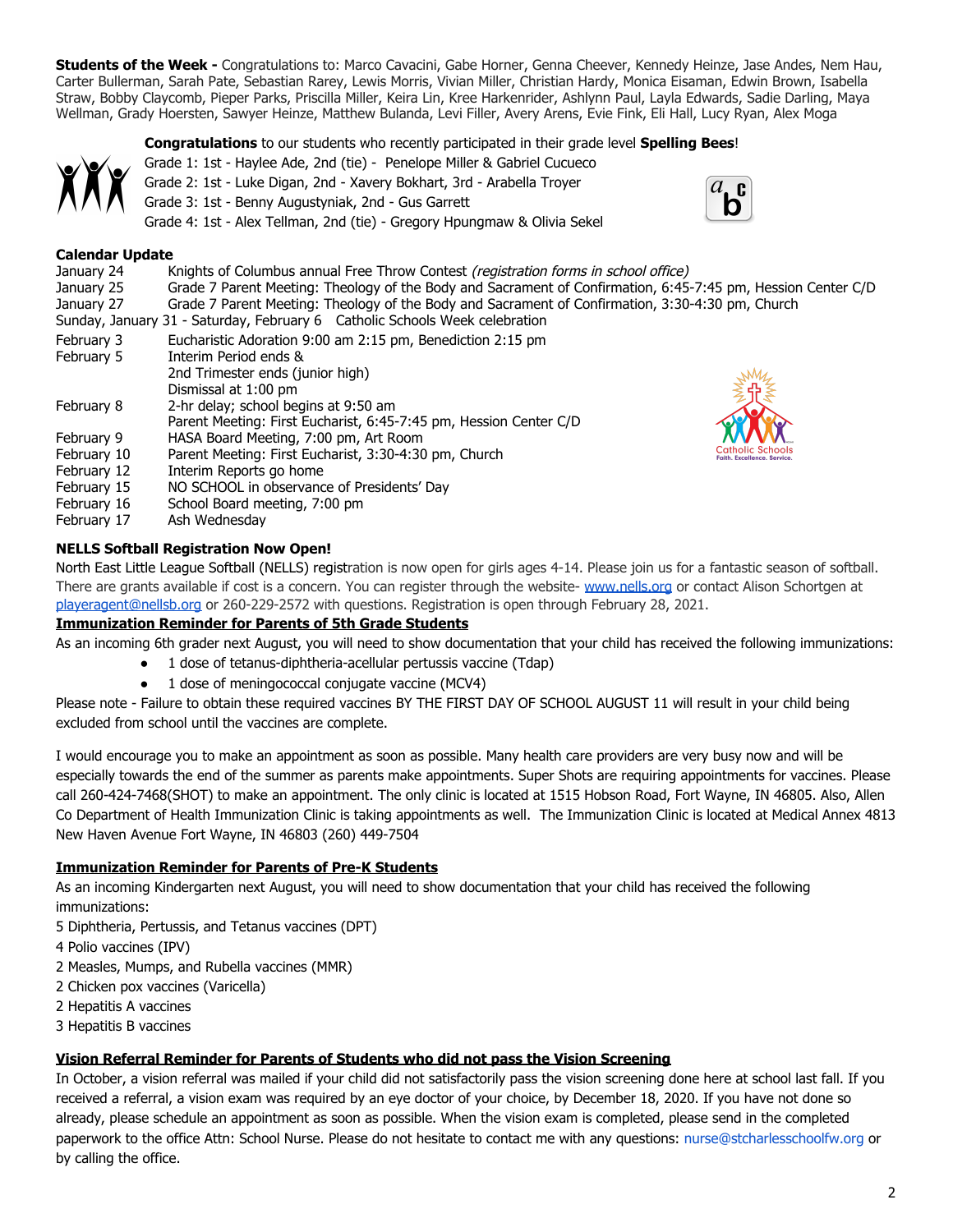### **POSTPONED! BORROMEO BASH 2021 Rescheduled for Friday, June 4, 2021**

 In consultation with Father Tom and Principal Sordelet, the Borromeo Bash Committee has decided to postpone Borromeo Bash to Friday, June 4  $^{\text{th}}$ , 2021. We believe this will give us the best opportunity to host a fun-filled evening of fellowship for the St. Charles School and Parish Community. We appreciate your understanding and support, and we look forward to celebrating the successes of a challenging school year at Borromeo Bash 2021 on Friday, June 4 at Ceruti's.

 We will continue to accept donations and sponsorships for Borromeo Bash 2021. We realize that many people will still prefer to make their donation during the 2020 Tax/Budget year. Please note that several charitable donation rules were expanded for 2020 only through the CARES Act. Those rule changes may help individuals and corporations in philanthropic support. Further guidance is available at IRS.gov or from your tax professional.

 The school and parish community appreciate any support that you might be able to lend during these uncertain times as we continue to prepare for the 2021 event. If there are any concerns or questions regarding Borromeo Bash 2021, please email the committee at borromeobash@gmail.com. **Save the Date!** Sincerely - The Borromeo Bash Committee

#### **WOMEN'S CARE CENTER COLLECTION**

We are sponsoring the annual Women's Care Center Baby Shower during Catholic Schools Week, January 31 - February 5. Please check the list below to see what each grade level is requested to donate. Thank you in advance for your generosity for our service project!

Pre-K: baby wipes, new booties/socks, new books (3-6 years)

Kindergarten: new blanket sleepers (newborn-12 months), new booties/socks, new books (0-3 years) Grade 1: new blanket sleepers (12-24 months), baby wash/shampoo/lotion, new books (3-6 years) Grade 2 & Life Skills Class: new blanket sleepers (2T), new preemie clothes, new books (0-3 years) Grade 3: new blanket sleepers (3T), new preemie clothes, new books (0-2 years) Grade 4: new blanket sleepers (4T), new preemie clothes, new books (3-6 years) Grade 5: diapers (size 4), baby wash/shampoo/lotion, new books (0-3 years) Grade 6: diapers (size 5), new booties/socks, new books (3-6 years)



Grade 8: baby wipes, new socks/booties, new books (3-6 years)

#### **SCRIP NEWS**

**It's Rebate Time! – SCRIP** rebate statements for the second half of 2020 are ready! If you have a St. Charles student, your statement should have come home with him/her on Monday. If you do not have a student, you can pick up your credit statement at the **SCRIP** sales table during sales or at the **SCRIP** office.

Here are a few important things to remember:

Please use your **SCRIP** credit! Whether you redeem it for school expenses, choose one of the parish ministries, or select to receive a rebate check, please use it. You can always donate it back to the church – every cent matters. Don't just lay it aside and forget about it.

Please be sure to sign your rebate statement! We must have your signature in order to redeem it for you, even if you are donating it back to the church.

**SCRIP** Rebates never expire! However, if you are not saving it for future tuition, it is a good idea to redeem it in a timely manner.

**Take a Closer Look at your Rebate Statement –** If your rebate was under \$10, count the number of orders listed on the statement; chances are there are less than 5. Your statement shows how much each of your purchases netted in rebates. If you had a single order that earned a rebate of just a few dollars, while that doesn't seem like much, imagine if you repeated that purchase on a weekly basis. You could potentially earn \$100 in a year! That would be \$50 for the parish and \$50 for you. In this statement period, approximately 160 school families and teachers received a rebate; the smallest was \$.50 and the average was approximately \$100. The largest rebate was to a family that is able to use gift cards in their home improvement business; their rebate was over \$800. If each parish family was able to purchase just \$100/week, the parish could potentially see **SCRIP** profit of \$100,000 a year and that would be pretty incredible.

#### **VOLUNTEERS:**

- **Jan. 25 CLASSROOM DELIVERY Kristina O'Neal**
- **Jan. 29 Mary Jo Amorini, Tom Neuhaus, Dorla Rice**
- **Jan. 29 CLASSROOM DELIVERY Laura Ijames**
- **Jan. 30 Natalie Jackson, Bernadette Smith, Cindy Stults**

**Jan. 31 - Angela Bauer, Molly Elsass, Sandy Franke**

**Feb. 1 – CLASSROOM DELIVERY – Kelly Tippmann**

- **Feb. 5 Jane Cavacini, Kelly Tippmann, Berniece Williams**
- **Feb. 5 CLASSROOM DELIVERY Kristina O'Neal**

**Feb. 6 - Cathy Jacob, Maryann Quinn, Cindie Rosswurm**

**Feb. 7 - Mary Jo Amorini, Mary Rose Lorenc, Carolyn Tyndall**